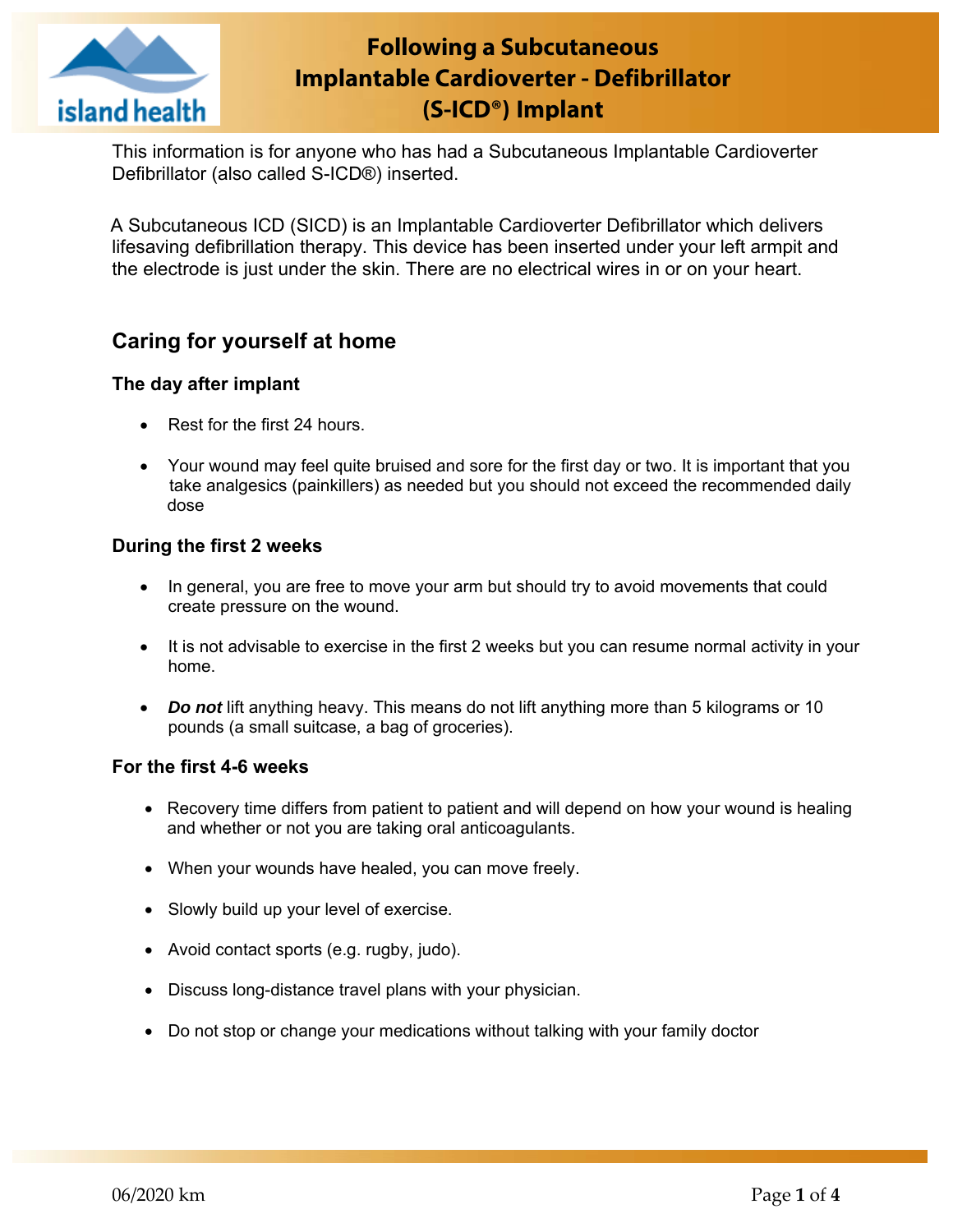# **Caring for your wound**

- Leave the bandage on for 2 days. Do not get the bandage wet.
- When you remove the bandages, you will see some thin bandage strips or staples over the incisions.
- If you have staples, please have your family doctor remove these 10 days after your procedure. Leave the bandage strips in place. Let them fall off on their own. It can take up to 2 weeks for the strips to fall off.
- If you have stitches, these should dissolve on their own.
- **Female patients** are reminded not to wear underwire bras due to the placement of the generator. Sports/athletic bras are recommended to prevent rubbing on the device.

*Do not* get your incision wet for 5 days.

- When you shower, do not use soap on the wound.
- Gently pat the wound dry. Do not rub it.
- Do not put any creams or ointments on the incision.

### **Managing Pain**

- If you are having pain, take plain acetaminophen (such as Tylenol or store brand). You can take 1 to 2 tablets, every 4 to 6 hours. Never take more than 4000 mg in any 24-hour period (no more than 12 tablets).
- Do not take ibuprofen (such as Motrin, Advil, or a store brand) for pain unless your doctor has said you can.

### **Medications**

Take your medications as directed.

If you are taking a blood thinner such as warfarin (Coumadin):

start taking it on \_\_\_\_\_\_\_\_\_\_\_\_\_\_\_

Check with your family doctor when you must get your blood tested.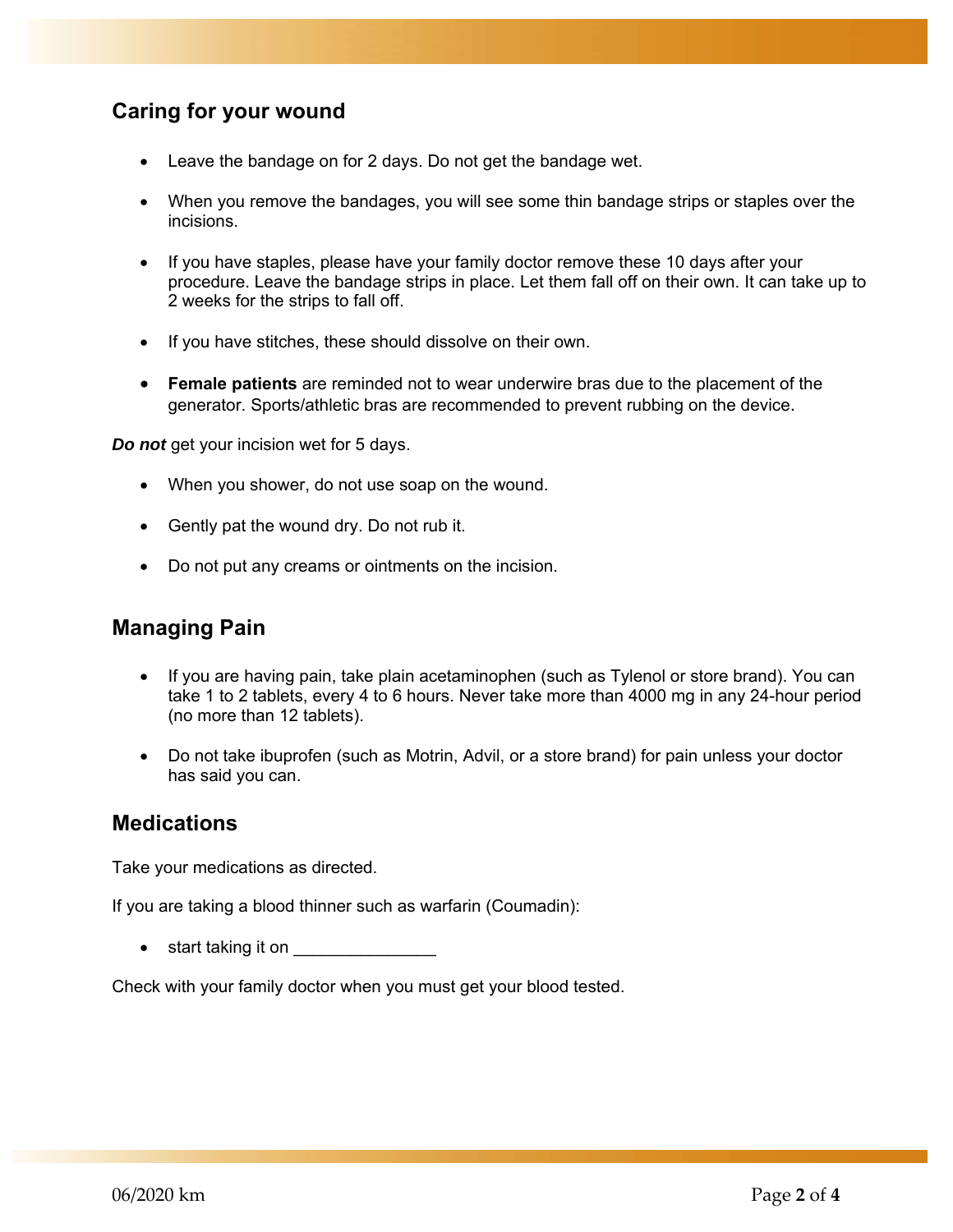# **Driving**

For your own safety and the safety of others, you must follow the mandatory driving restrictions in the British Columbia Motor Vehicle Act.

The Act says that after a defibrillator implant, you are:

- You are *no longer* allowed to drive a *commercial vehicle* (class 1 to 4) *at any time.*
- You are *not* allowed to drive a *private vehicle* (class 5) *for the time checked off here by your doctor*

\_\_\_\_4 weeks after the defibrillator implant.

\_\_\_\_3 months from the date your dangerous heart rhythm was diagnosed. Before driving again, you must have the doctor's approval.

6 months from the date your dangerous heart rhythm caused you to feel unwell, faint, or lose consciousness. Before driving again, you have the doctor's approval.

**Talk to your heart doctor if you have questions about driving, especially if it relates to your work.** 

### **When to see your doctor(s)**

| Make an appointment to see your family doctor 10 days after your procedure. For a check-up and<br>to remove the staples if you have any.                                                                                      |  |  |
|-------------------------------------------------------------------------------------------------------------------------------------------------------------------------------------------------------------------------------|--|--|
| You will be notified for a follow-up appointment to see your Electrophysiology (ICD) Doctor.                                                                                                                                  |  |  |
| Clinic: Clinic Contract Contract Contract Contract Contract Contract Contract Contract Contract Contract Contract Contract Contract Contract Contract Contract Contract Contract Contract Contract Contract Contract Contract |  |  |
|                                                                                                                                                                                                                               |  |  |
| <b>OR</b>                                                                                                                                                                                                                     |  |  |
| Specific Physician: New York Specific Physician:                                                                                                                                                                              |  |  |
|                                                                                                                                                                                                                               |  |  |
| If you have not heard from them, please call at the number above.                                                                                                                                                             |  |  |

A **Medical Alert Bracelet** should be worn at all times with the type of device implanted (i.e. S-ICD ® under Left arm)